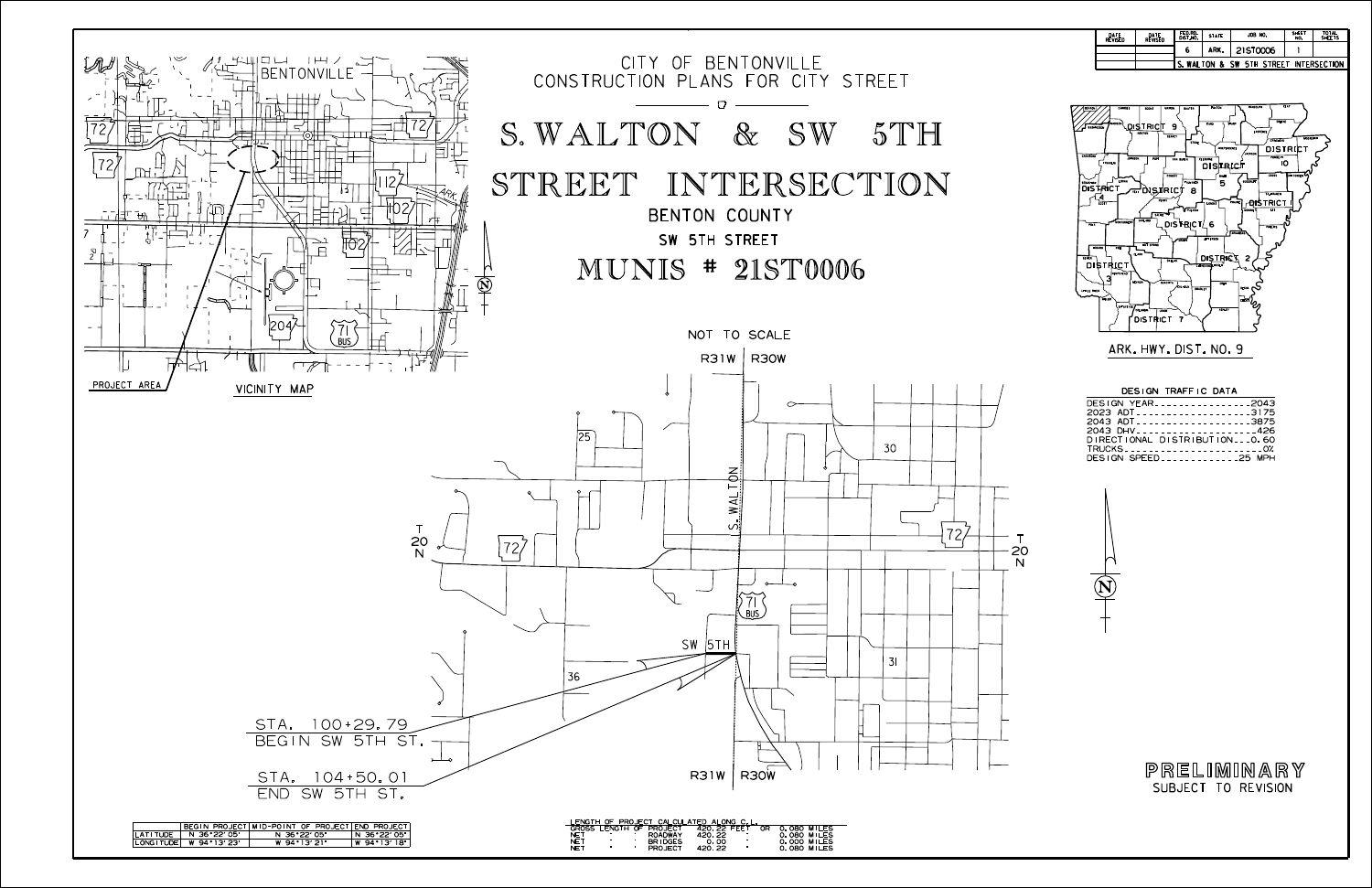TYPICAL SECTIONS OF IMPROVEMENT

NOTES:

L PRIOR TO AND DURING PLACEMENT OF PAVEMENT IN FRONT OF THE CURB AND<br>GUITER, THE CONTRACTOR SHALL PROVIDE DRAINAGE AT ALL TIMES. THE<br>METHODIS)USED SHALL BE APPROVED BY THE ENGINEER. PAYMENT FOR THIS<br>WORK SHALL BE CONSIDERE

2. THE FINAL 2" OF SURFACE COURSE IS TO BE PLACED AFTER ALL OTHER COURSES<br>. HAVE BEEN LAID. LONGITUDINAL JOINTS SHALL BE AT LANE LINES.

3.REFER TO CROSS SECTIONS FOR DEVIATIONS FROM THE NORMAL SLOPES. NO<br>CHANGES SHALL BE MADE FROM THE PLANNED SLOPES WITHOUT THE APPROVAL OF<br>THE ENGINEER.

CURB AND GUTTER TANGENT SECTION - NOTCH AND WIDEN STA. 100+29.79 TO STA. 104+50.01



| DATE<br>REVISED | DATE<br>REVISED | FED.RD.<br>DIST.NO.                    | <b>STATE</b> | JOB NO.  | <b>SHEET</b><br>NO. | <b>TOTAL</b><br><b>SHEETS</b> |  |  |  |  |
|-----------------|-----------------|----------------------------------------|--------------|----------|---------------------|-------------------------------|--|--|--|--|
|                 |                 | 6                                      | ARK.         | 21ST0006 |                     |                               |  |  |  |  |
|                 |                 | <b>TYPICAL SECTIONS OF IMPROVEMENT</b> |              |          |                     |                               |  |  |  |  |

## PAVEMENT DESIGN TO BE DETERMINED

**NORMAL** <sup>C</sup>U<sup>T</sup> 3:<sup>1</sup> NORMAL<br>FILL

SUBJECT TO REVISION PRELIMINARY